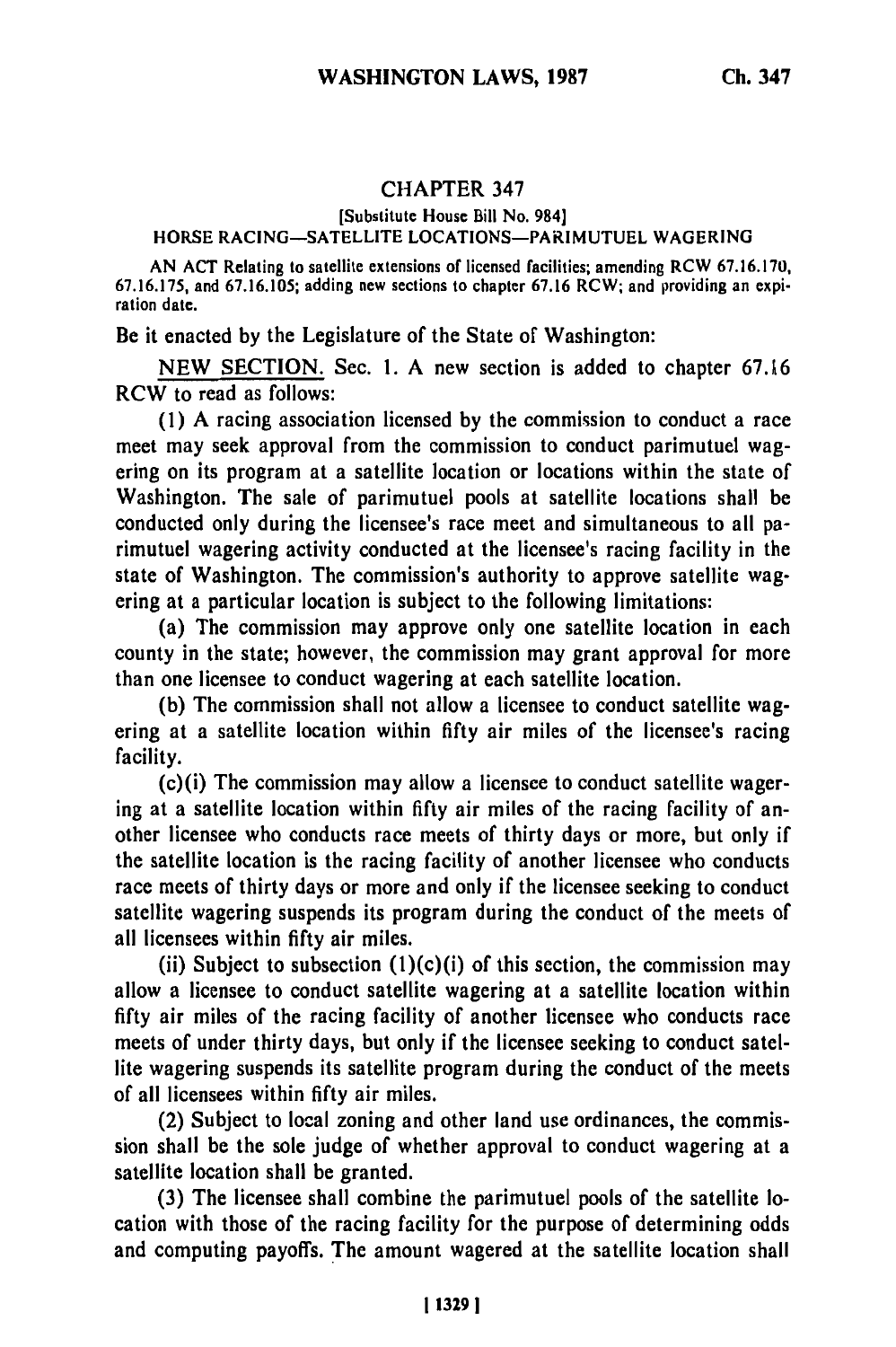**be** combined with the amount wagered at the racing facility for the application of take out formulas and distribution as provided in RCW **67.16.102, 67.16.105, 67.16.130, 67.16.170, 67.16.175,** and sections **5** and **6** of this act. A satellite extension of the licensee's racing facility shall be subject to the same application of the rules of racing as the licensee's racing facility.

Sec. 2. Section **5,** chapter **31,** Laws of **1979** as last amended **by** section **9,** chapter 146, Laws of 1985 and RCW **67.16.170** are each amended to read as follows:

Except as provided for satellite wagers in section **6** of this **1987** act, race meets which have gross receipts of all parimutuel machines for each authorized day of racing may retain the following from the daily gross receipts of all parimutuel machines:

**(1)** On a daily handle of two hundred thousand dollars or less, the licensee shall retain fourteen and one-half percent of such gross receipts;

(2) On a daily handle of two hundred thousand one dollars to four hundred thousand dollars, the licensee shall retain fourteen percent of such gross receipts; and

**(3)** On a daily handle of four hundred thousand one dollars or more, the licensee shall retain eleven percent of such gross receipts.

Sec. **3.** Section **1,** chapter **135,** Laws of **1981** as last amended **by** section **1,** chapter 43, Laws of **1986** and RCW **67.16.175** are each amended to read as follows:

**(1)** Except as provided for satellite wagers in sections **5** and **6** of this **1987** act, daily gross receipts of all parimutuel machines from wagers on exotic races shall be distributed according to this section:

(a) In addition to the amounts set forth in RCW **67.16.105,** an additional two and five-tenths percent of gross receipts on races with two or more selections and three and five-tenths percent of gross receipts on races with three or more selections shall be paid to the commission. The commission shall retain twenty-two percent of the additional percentages from exotic races and shall forward the balance to the state treasurer daily for deposit in the general fund.

**(b)** In addition to the amounts authorized to be retained in RCW **67- .16.170,** race meets may retain an additional three percent of the daily gross receipts of all parimutuel machines from wagers on exotic races requiring two selections to be used as provided in subsection (2) of this section.

(c) In addition to the amounts authorized to be retained in RCW **67- .16.170,** race meets may retain an additional six percent of the daily gross receipts of all parimutuel machines from wagers on exotic races requiring three or more selections to be used as provided in subsection (2) of this section.

(2) **Of** the amounts retained in subsection **(1) (b)** and (c) of this section, one percent shall be used for Washington-bred breeder awards, not to exceed twenty percent of the winner's share of the purse.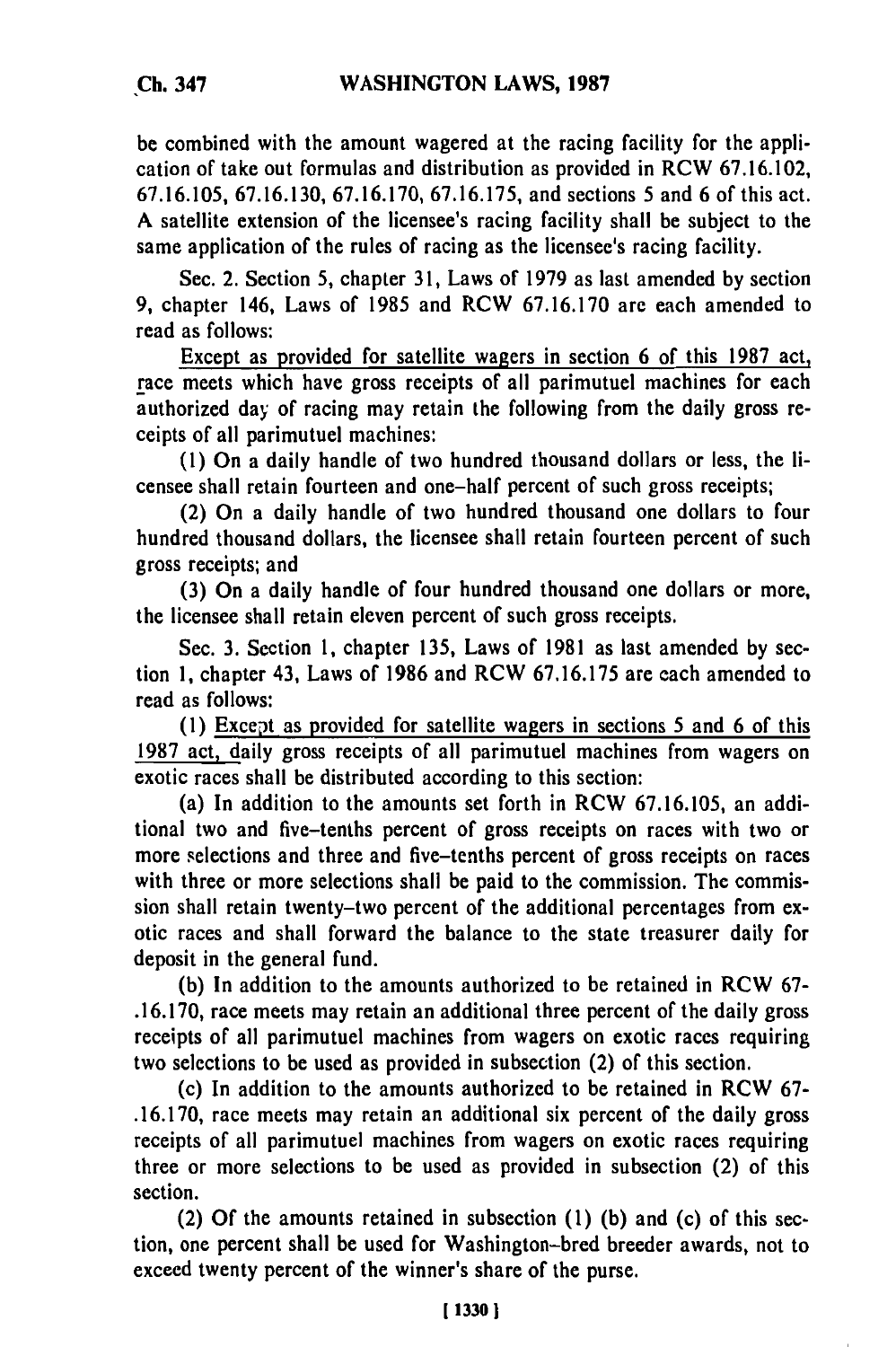**(3) Any** portion of the remaining moneys retained in subsection **(1) (b)** and (c) of this section shall be shared equally **by** the race track and participating horsemen. The amount shared **by** participating horsemen shall be in addition to and shall not supplant the customary purse structure between race tracks and participating horsemen.

(4) As used in this section, "exotic races" means any multiple wager. Exotic races are subject to approval of the commission.

Sec. 4. Section **6,** chapter **31,** Laws of **1979** as last amended **by** section **7,** chapter 146, Laws of **1985** and RCW **67.16.105** are each amended to read as follows:

Except as provided for satellite wagers in section 5 of this **1987** act, the licensee shall pay to the commission daily for each authorized day of racing the following applicable percentage of all daily gross receipts from all parimutuel machines at each race meet:

**(1)** One-half percent of the daily gross receipts, if the daily gross receipts are two hundred thousand dollars or less;

(2) One percent of the daily gross receipts, if the daily gross receipts are two hundred thousand one dollars to four hundred thousand dollars; and

**(3)** Four percent of the daily gross receipts if the daily gross receipts are four hundred thousand one dollars or more.

**NEW SECTION.** Sec. **5. A** new section is added to chapter **67.16** RCW to read as follows:

**(1)** The licensee shall pay to the commission daily for each authorized day of racing the following applicable percentage of all daily gross receipts of all parimutuel machines from satellite wagers on all races:

(a) On a daily handle of two hundred thousand dollars or less, the licensee shall pay to the commission one-half percent of the daily gross receipts of parimutuel machines from satellite wagers;

**(b)** On a daily handle of two hundred thousand one dollars to four hundred thousand dollars, the licensee shall pay to the commission one-half percent of daily gross receipts of parimutuel machines from satellite wagers; and

(c) On a daily handle of four hundred thousand one dollars or more, the licensee shall pay to the commission three percent of daily gross receipts of parimutuel machines from satellite wagers.

(2) In addition to the amounts set forth in subsection **(1)** of this section, the licensee shall pay daily to the commission an additional one percent of gross receipts on all parimutuel machines from satellite wagers on exotic races.

**(3)** As used in this section, "exotic races" has the meaning defined in RCW **67.16.175.**

**NEW SECTION.** Sec. **6. A** new section is added to chapter **67.16** RCW to read as follows: